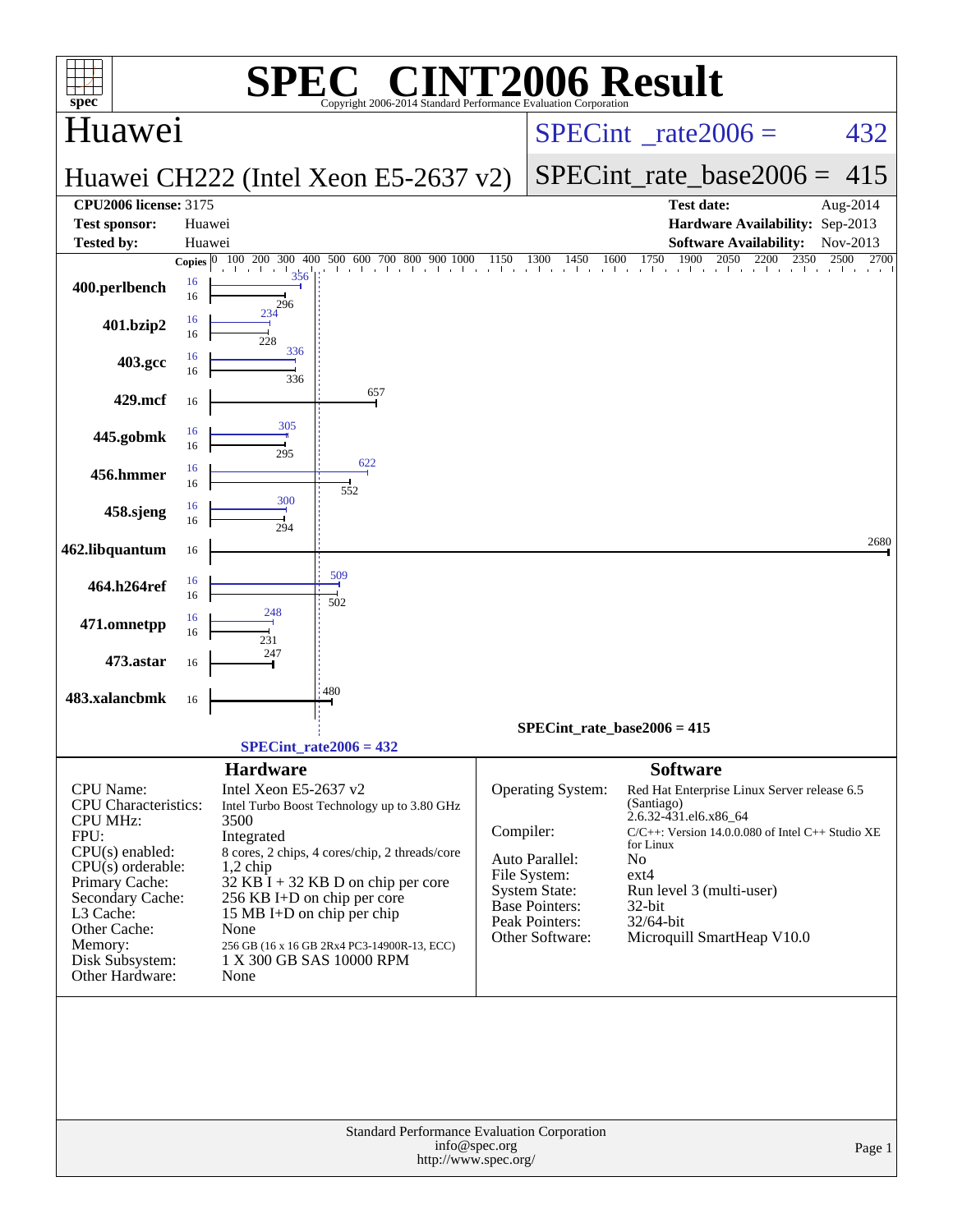

### Huawei

### SPECint rate $2006 = 432$

### Huawei CH222 (Intel Xeon E5-2637 v2)

[SPECint\\_rate\\_base2006 =](http://www.spec.org/auto/cpu2006/Docs/result-fields.html#SPECintratebase2006) 415

### **[CPU2006 license:](http://www.spec.org/auto/cpu2006/Docs/result-fields.html#CPU2006license)** 3175 **[Test date:](http://www.spec.org/auto/cpu2006/Docs/result-fields.html#Testdate)** Aug-2014

**[Test sponsor:](http://www.spec.org/auto/cpu2006/Docs/result-fields.html#Testsponsor)** Huawei **[Hardware Availability:](http://www.spec.org/auto/cpu2006/Docs/result-fields.html#HardwareAvailability)** Sep-2013 **[Tested by:](http://www.spec.org/auto/cpu2006/Docs/result-fields.html#Testedby)** Huawei **[Software Availability:](http://www.spec.org/auto/cpu2006/Docs/result-fields.html#SoftwareAvailability)** Nov-2013

### **[Results Table](http://www.spec.org/auto/cpu2006/Docs/result-fields.html#ResultsTable)**

|                                                                                                          | <b>Base</b>   |                |       |                |            |                | <b>Peak</b>  |               |                |              |                |              |                |              |
|----------------------------------------------------------------------------------------------------------|---------------|----------------|-------|----------------|------------|----------------|--------------|---------------|----------------|--------------|----------------|--------------|----------------|--------------|
| <b>Benchmark</b>                                                                                         | <b>Copies</b> | <b>Seconds</b> | Ratio | <b>Seconds</b> | Ratio      | <b>Seconds</b> | <b>Ratio</b> | <b>Copies</b> | <b>Seconds</b> | <b>Ratio</b> | <b>Seconds</b> | <b>Ratio</b> | <b>Seconds</b> | <b>Ratio</b> |
| 400.perlbench                                                                                            | 16            | 527            | 297   | 529            | <b>296</b> | 530            | 295          | 16            | 437            | 357          | 439            | 356          | 442            | 354          |
| 401.bzip2                                                                                                | 16            | 679            | 228   | 674            | 229        | 678            | 228          | 16            | 659            | 234          | 660            | 234          | 660            | 234          |
| $403.\mathrm{gcc}$                                                                                       | 16            | 382            | 337   | 385            | 334        | 383            | 336          | 16            | 383            | 336          | 383            | 337          | 385            | 335          |
| $429$ .mcf                                                                                               | 16            | 223            | 655   | 222            | 657        | 222            | 657          | 16            | 223            | 655          | 222            | 657          | 222            | 657          |
| $445$ .gobmk                                                                                             | 16            | 568            | 295   | 570            | 294        | 563            | 298          | 16            | 559            | 300          | 550            | 305          | 550            | 305          |
| 456.hmmer                                                                                                | 16            | 271            | 552   | 270            | 552        | 271            | 551          | 16            | 240            | 623          | 240            | 622          | 240            | 621          |
| $458$ .sjeng                                                                                             | 16            | 657            | 295   | 658            | 294        | 666            | 290          | 16            | 646            | 300          | 645            | 300          | 645            | 300          |
| 462.libquantum                                                                                           | 16            | 124            | 2680  | 124            | 2680       | 123            | 2680         | 16            | 124            | 2680         | 124            | 2680         | 123            | 2680         |
| 464.h264ref                                                                                              | 16            | 708            | 500   | 705            | 502        | 705            | 502          | 16            | 696            | 509          | 694            | 510          | 695            | 509          |
| 471.omnetpp                                                                                              | 16            | 432            | 231   | 433            | 231        | 432            | 232          | 16            | 405            | 247          | 403            | 248          | 403            | 248          |
| $473$ . astar                                                                                            | 16            | 455            | 247   | 449            | <b>250</b> | 458            | 245          | 16            | 455            | 247          | 449            | 250          | 458            | 245          |
| 483.xalancbmk                                                                                            | 16            | 231            | 479   | 230            | 480        | 230            | 480          | 16            | 231            | 479          | 230            | 480          | 230            | <b>480</b>   |
| Results appear in the order in which they were run. Bold underlined text indicates a median measurement. |               |                |       |                |            |                |              |               |                |              |                |              |                |              |

### **[Submit Notes](http://www.spec.org/auto/cpu2006/Docs/result-fields.html#SubmitNotes)**

 The numactl mechanism was used to bind copies to processors. The config file option 'submit' was used to generate numactl commands to bind each copy to a specific processor. For details, please see the config file.

### **[Operating System Notes](http://www.spec.org/auto/cpu2006/Docs/result-fields.html#OperatingSystemNotes)**

Stack size set to unlimited using "ulimit -s unlimited"

### **[Platform Notes](http://www.spec.org/auto/cpu2006/Docs/result-fields.html#PlatformNotes)**

```
Standard Performance Evaluation Corporation
 Sysinfo program /spec14/config/sysinfo.rev6818
 $Rev: 6818 $ $Date:: 2012-07-17 #$ e86d102572650a6e4d596a3cee98f191
 running on localhost.localdomain Mon Aug 25 09:32:06 2014
 This section contains SUT (System Under Test) info as seen by
some common utilities. To remove or add to this section, see:
  http://www.spec.org/cpu2006/Docs/config.html#sysinfo
 From /proc/cpuinfo
    model name : Intel(R) Xeon(R) CPU E5-2637 v2 @ 3.50GHz
       2 "physical id"s (chips)
       16 "processors"
    cores, siblings (Caution: counting these is hw and system dependent. The
    following excerpts from /proc/cpuinfo might not be reliable. Use with
    caution.)
       cpu cores : 4
       siblings : 8
                                   Continued on next page
```
[info@spec.org](mailto:info@spec.org) <http://www.spec.org/>

Page 2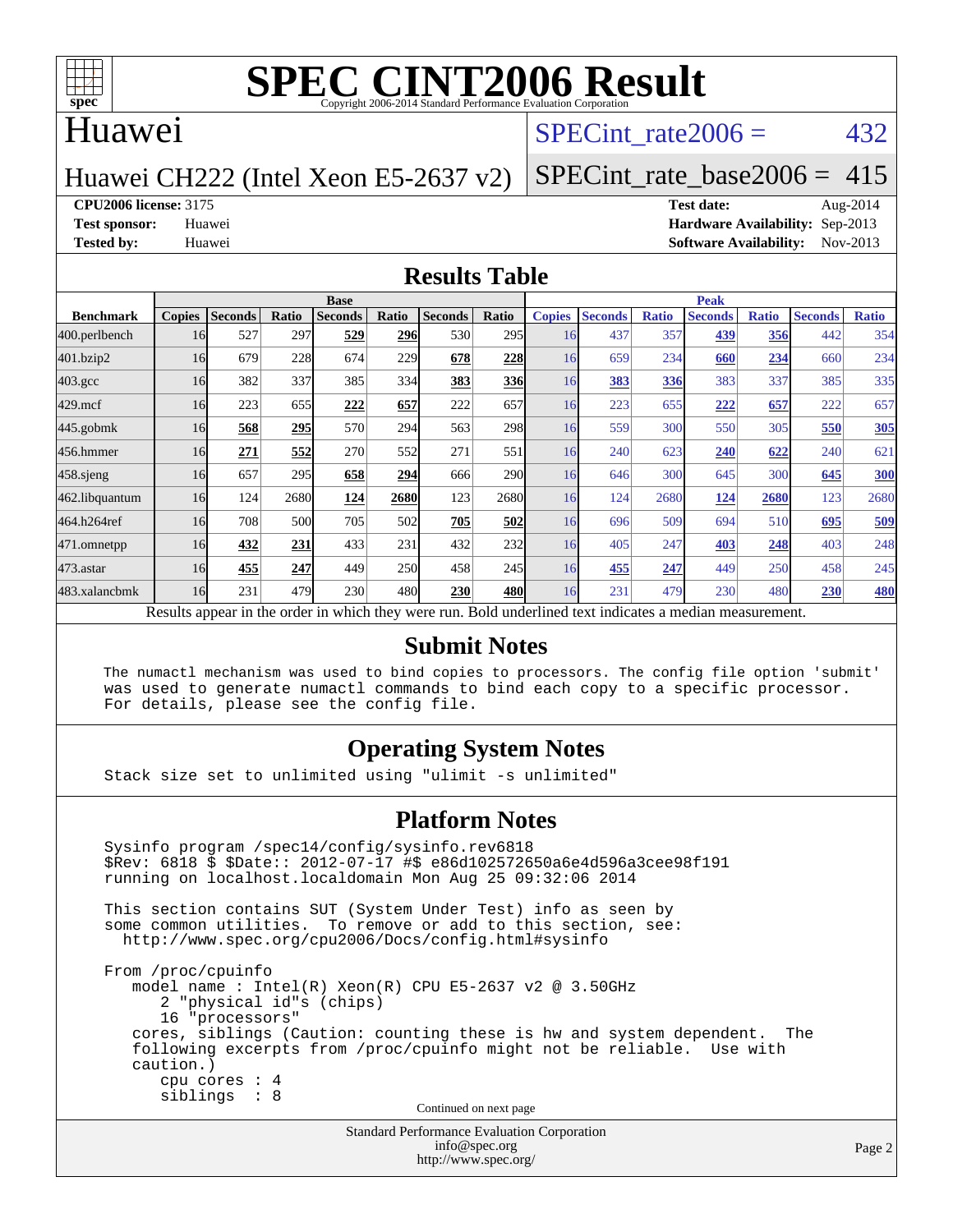

### Huawei

SPECint rate $2006 = 432$ 

Huawei CH222 (Intel Xeon E5-2637 v2) [SPECint\\_rate\\_base2006 =](http://www.spec.org/auto/cpu2006/Docs/result-fields.html#SPECintratebase2006)  $415$ 

**[CPU2006 license:](http://www.spec.org/auto/cpu2006/Docs/result-fields.html#CPU2006license)** 3175 **[Test date:](http://www.spec.org/auto/cpu2006/Docs/result-fields.html#Testdate)** Aug-2014 **[Test sponsor:](http://www.spec.org/auto/cpu2006/Docs/result-fields.html#Testsponsor)** Huawei **[Hardware Availability:](http://www.spec.org/auto/cpu2006/Docs/result-fields.html#HardwareAvailability)** Sep-2013 **[Tested by:](http://www.spec.org/auto/cpu2006/Docs/result-fields.html#Testedby)** Huawei **[Software Availability:](http://www.spec.org/auto/cpu2006/Docs/result-fields.html#SoftwareAvailability)** Nov-2013

### **[Platform Notes \(Continued\)](http://www.spec.org/auto/cpu2006/Docs/result-fields.html#PlatformNotes)**

 physical 0: cores 1 2 3 4 physical 1: cores 1 2 3 4 cache size : 15360 KB From /proc/meminfo<br>MemTotal: 264478184 kB HugePages\_Total: 0<br>Hugepagesize: 2048 kB Hugepagesize: /usr/bin/lsb\_release -d Red Hat Enterprise Linux Server release 6.5 (Santiago) From /etc/\*release\* /etc/\*version\* redhat-release: Red Hat Enterprise Linux Server release 6.5 (Santiago) system-release: Red Hat Enterprise Linux Server release 6.5 (Santiago) system-release-cpe: cpe:/o:redhat:enterprise\_linux:6server:ga:server uname -a: Linux localhost.localdomain 2.6.32-431.el6.x86\_64 #1 SMP Sun Nov 10 22:19:54 EST 2013 x86\_64 x86\_64 x86\_64 GNU/Linux run-level 3 Aug 22 01:34 SPEC is set to: /spec14 Filesystem Type Size Used Avail Use% Mounted on<br>
/dev/sda2 ext4 265G 11G 241G 5% / ext4 265G Additional information from dmidecode: BIOS Insyde Corp. RMIBV629 05/12/2014 Memory: 10x Hynix HMT42GR7AFR4C-RD 16 GB 1866 MHz 2 rank 8x NO DIMM NO DIMM 6x Samsung M393B2G70DB0-CMA 16 GB 1866 MHz 2 rank (End of data from sysinfo program)

### **[General Notes](http://www.spec.org/auto/cpu2006/Docs/result-fields.html#GeneralNotes)**

Environment variables set by runspec before the start of the run: LD\_LIBRARY\_PATH = "/spec14/libs/32:/spec14/libs/64:/spec14/sh"

 Binaries compiled on a system with 1x Core i7-860 CPU + 8GB memory using RedHat EL 6.4 Transparent Huge Pages enabled with: echo always > /sys/kernel/mm/redhat\_transparent\_hugepage/enabled Filesystem page cache cleared with: echo 1> /proc/sys/vm/drop\_caches runspec command invoked through numactl i.e.: numactl --interleave=all runspec <etc>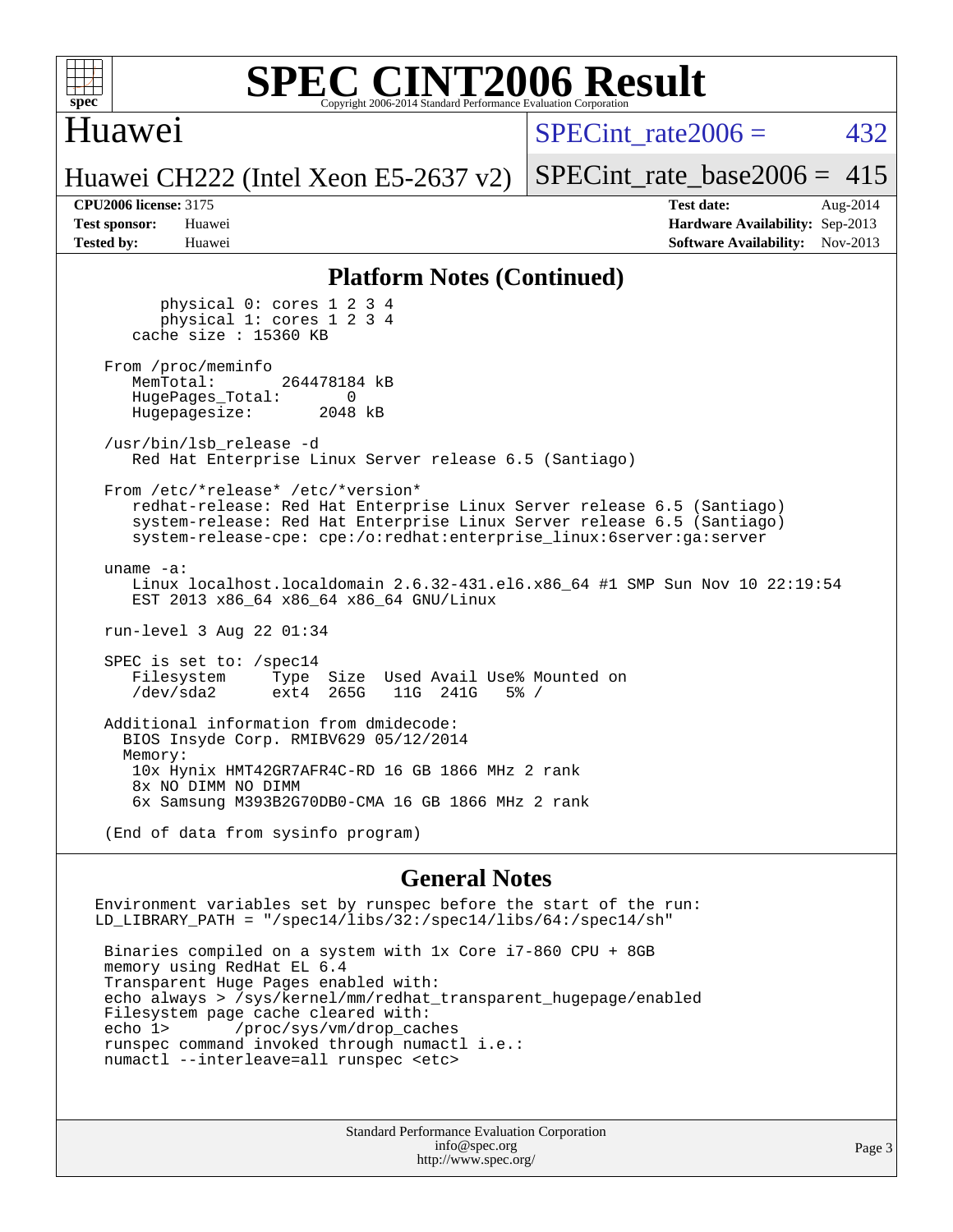

## Huawei

SPECint rate $2006 = 432$ 

Huawei CH222 (Intel Xeon E5-2637 v2)

[SPECint\\_rate\\_base2006 =](http://www.spec.org/auto/cpu2006/Docs/result-fields.html#SPECintratebase2006) 415

**[CPU2006 license:](http://www.spec.org/auto/cpu2006/Docs/result-fields.html#CPU2006license)** 3175 **[Test date:](http://www.spec.org/auto/cpu2006/Docs/result-fields.html#Testdate)** Aug-2014 **[Test sponsor:](http://www.spec.org/auto/cpu2006/Docs/result-fields.html#Testsponsor)** Huawei **[Hardware Availability:](http://www.spec.org/auto/cpu2006/Docs/result-fields.html#HardwareAvailability)** Sep-2013 **[Tested by:](http://www.spec.org/auto/cpu2006/Docs/result-fields.html#Testedby)** Huawei **[Software Availability:](http://www.spec.org/auto/cpu2006/Docs/result-fields.html#SoftwareAvailability)** Nov-2013

## **[Base Compiler Invocation](http://www.spec.org/auto/cpu2006/Docs/result-fields.html#BaseCompilerInvocation)**

[C benchmarks](http://www.spec.org/auto/cpu2006/Docs/result-fields.html#Cbenchmarks):  $\text{icc}$   $-\text{m32}$ 

[C++ benchmarks:](http://www.spec.org/auto/cpu2006/Docs/result-fields.html#CXXbenchmarks) [icpc -m32](http://www.spec.org/cpu2006/results/res2014q3/cpu2006-20140826-31071.flags.html#user_CXXbase_intel_icpc_4e5a5ef1a53fd332b3c49e69c3330699)

### **[Base Portability Flags](http://www.spec.org/auto/cpu2006/Docs/result-fields.html#BasePortabilityFlags)**

 400.perlbench: [-DSPEC\\_CPU\\_LINUX\\_IA32](http://www.spec.org/cpu2006/results/res2014q3/cpu2006-20140826-31071.flags.html#b400.perlbench_baseCPORTABILITY_DSPEC_CPU_LINUX_IA32) 462.libquantum: [-DSPEC\\_CPU\\_LINUX](http://www.spec.org/cpu2006/results/res2014q3/cpu2006-20140826-31071.flags.html#b462.libquantum_baseCPORTABILITY_DSPEC_CPU_LINUX) 483.xalancbmk: [-DSPEC\\_CPU\\_LINUX](http://www.spec.org/cpu2006/results/res2014q3/cpu2006-20140826-31071.flags.html#b483.xalancbmk_baseCXXPORTABILITY_DSPEC_CPU_LINUX)

## **[Base Optimization Flags](http://www.spec.org/auto/cpu2006/Docs/result-fields.html#BaseOptimizationFlags)**

[C benchmarks](http://www.spec.org/auto/cpu2006/Docs/result-fields.html#Cbenchmarks):

[-xSSE4.2](http://www.spec.org/cpu2006/results/res2014q3/cpu2006-20140826-31071.flags.html#user_CCbase_f-xSSE42_f91528193cf0b216347adb8b939d4107) [-ipo](http://www.spec.org/cpu2006/results/res2014q3/cpu2006-20140826-31071.flags.html#user_CCbase_f-ipo) [-O3](http://www.spec.org/cpu2006/results/res2014q3/cpu2006-20140826-31071.flags.html#user_CCbase_f-O3) [-no-prec-div](http://www.spec.org/cpu2006/results/res2014q3/cpu2006-20140826-31071.flags.html#user_CCbase_f-no-prec-div) [-opt-prefetch](http://www.spec.org/cpu2006/results/res2014q3/cpu2006-20140826-31071.flags.html#user_CCbase_f-opt-prefetch) [-opt-mem-layout-trans=3](http://www.spec.org/cpu2006/results/res2014q3/cpu2006-20140826-31071.flags.html#user_CCbase_f-opt-mem-layout-trans_a7b82ad4bd7abf52556d4961a2ae94d5)

[C++ benchmarks:](http://www.spec.org/auto/cpu2006/Docs/result-fields.html#CXXbenchmarks)

[-xSSE4.2](http://www.spec.org/cpu2006/results/res2014q3/cpu2006-20140826-31071.flags.html#user_CXXbase_f-xSSE42_f91528193cf0b216347adb8b939d4107) [-ipo](http://www.spec.org/cpu2006/results/res2014q3/cpu2006-20140826-31071.flags.html#user_CXXbase_f-ipo) [-O3](http://www.spec.org/cpu2006/results/res2014q3/cpu2006-20140826-31071.flags.html#user_CXXbase_f-O3) [-no-prec-div](http://www.spec.org/cpu2006/results/res2014q3/cpu2006-20140826-31071.flags.html#user_CXXbase_f-no-prec-div) [-opt-prefetch](http://www.spec.org/cpu2006/results/res2014q3/cpu2006-20140826-31071.flags.html#user_CXXbase_f-opt-prefetch) [-opt-mem-layout-trans=3](http://www.spec.org/cpu2006/results/res2014q3/cpu2006-20140826-31071.flags.html#user_CXXbase_f-opt-mem-layout-trans_a7b82ad4bd7abf52556d4961a2ae94d5) [-Wl,-z,muldefs](http://www.spec.org/cpu2006/results/res2014q3/cpu2006-20140826-31071.flags.html#user_CXXbase_link_force_multiple1_74079c344b956b9658436fd1b6dd3a8a) [-L/sh -lsmartheap](http://www.spec.org/cpu2006/results/res2014q3/cpu2006-20140826-31071.flags.html#user_CXXbase_SmartHeap_32f6c82aa1ed9c52345d30cf6e4a0499)

### **[Base Other Flags](http://www.spec.org/auto/cpu2006/Docs/result-fields.html#BaseOtherFlags)**

[C benchmarks](http://www.spec.org/auto/cpu2006/Docs/result-fields.html#Cbenchmarks):

403.gcc: [-Dalloca=\\_alloca](http://www.spec.org/cpu2006/results/res2014q3/cpu2006-20140826-31071.flags.html#b403.gcc_baseEXTRA_CFLAGS_Dalloca_be3056838c12de2578596ca5467af7f3)

## **[Peak Compiler Invocation](http://www.spec.org/auto/cpu2006/Docs/result-fields.html#PeakCompilerInvocation)**

[C benchmarks \(except as noted below\)](http://www.spec.org/auto/cpu2006/Docs/result-fields.html#Cbenchmarksexceptasnotedbelow): [icc -m32](http://www.spec.org/cpu2006/results/res2014q3/cpu2006-20140826-31071.flags.html#user_CCpeak_intel_icc_5ff4a39e364c98233615fdd38438c6f2) 400.perlbench: [icc -m64](http://www.spec.org/cpu2006/results/res2014q3/cpu2006-20140826-31071.flags.html#user_peakCCLD400_perlbench_intel_icc_64bit_bda6cc9af1fdbb0edc3795bac97ada53) 401.bzip2: [icc -m64](http://www.spec.org/cpu2006/results/res2014q3/cpu2006-20140826-31071.flags.html#user_peakCCLD401_bzip2_intel_icc_64bit_bda6cc9af1fdbb0edc3795bac97ada53)

456.hmmer: [icc -m64](http://www.spec.org/cpu2006/results/res2014q3/cpu2006-20140826-31071.flags.html#user_peakCCLD456_hmmer_intel_icc_64bit_bda6cc9af1fdbb0edc3795bac97ada53)

458.sjeng: [icc -m64](http://www.spec.org/cpu2006/results/res2014q3/cpu2006-20140826-31071.flags.html#user_peakCCLD458_sjeng_intel_icc_64bit_bda6cc9af1fdbb0edc3795bac97ada53)

```
C++ benchmarks: 
    icpc -m32
```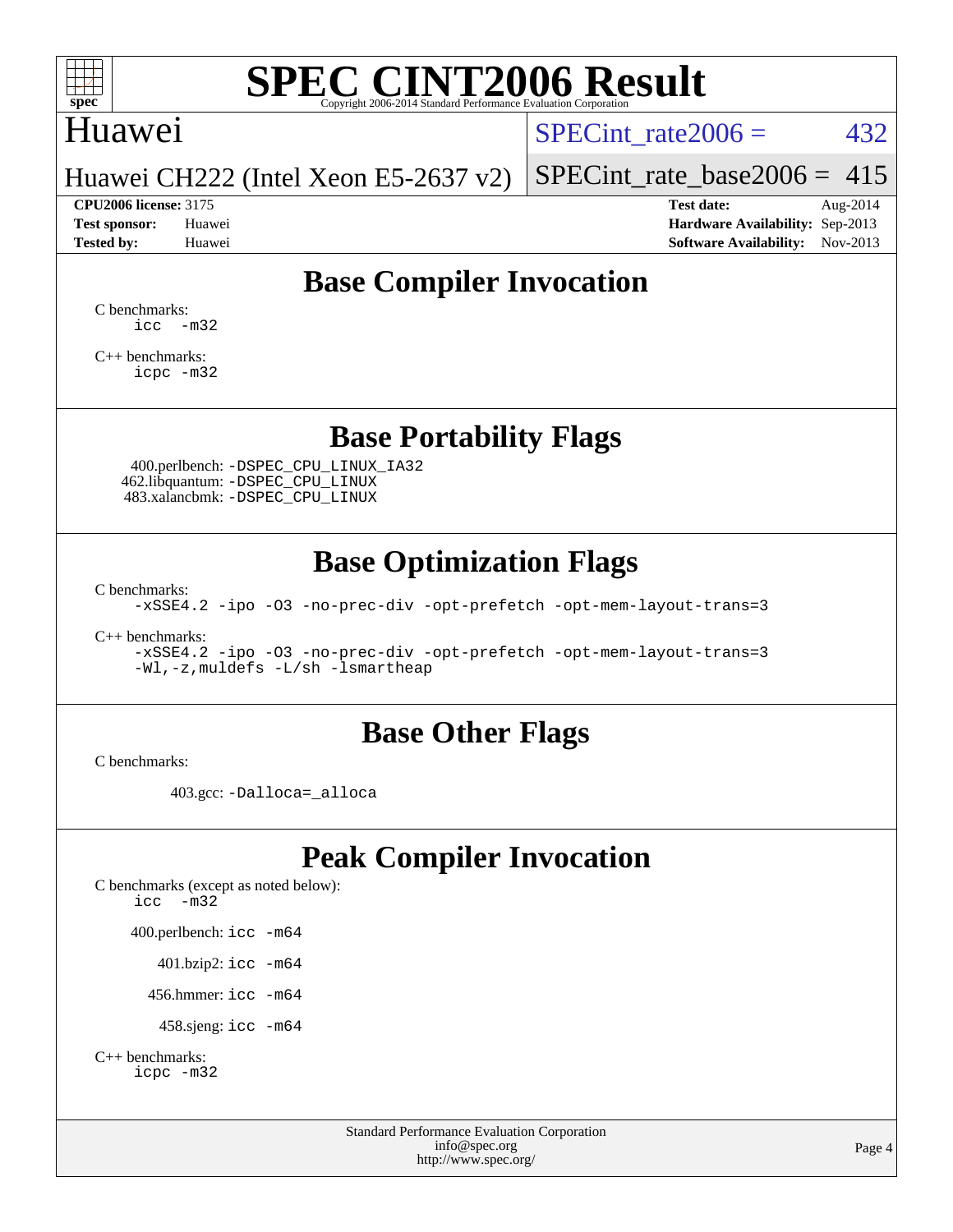

### Huawei

SPECint rate $2006 = 432$ 

Huawei CH222 (Intel Xeon E5-2637 v2)

[SPECint\\_rate\\_base2006 =](http://www.spec.org/auto/cpu2006/Docs/result-fields.html#SPECintratebase2006)  $415$ 

**[CPU2006 license:](http://www.spec.org/auto/cpu2006/Docs/result-fields.html#CPU2006license)** 3175 **[Test date:](http://www.spec.org/auto/cpu2006/Docs/result-fields.html#Testdate)** Aug-2014 **[Test sponsor:](http://www.spec.org/auto/cpu2006/Docs/result-fields.html#Testsponsor)** Huawei **[Hardware Availability:](http://www.spec.org/auto/cpu2006/Docs/result-fields.html#HardwareAvailability)** Sep-2013 **[Tested by:](http://www.spec.org/auto/cpu2006/Docs/result-fields.html#Testedby)** Huawei **[Software Availability:](http://www.spec.org/auto/cpu2006/Docs/result-fields.html#SoftwareAvailability)** Nov-2013

## **[Peak Portability Flags](http://www.spec.org/auto/cpu2006/Docs/result-fields.html#PeakPortabilityFlags)**

 400.perlbench: [-DSPEC\\_CPU\\_LP64](http://www.spec.org/cpu2006/results/res2014q3/cpu2006-20140826-31071.flags.html#b400.perlbench_peakCPORTABILITY_DSPEC_CPU_LP64) [-DSPEC\\_CPU\\_LINUX\\_X64](http://www.spec.org/cpu2006/results/res2014q3/cpu2006-20140826-31071.flags.html#b400.perlbench_peakCPORTABILITY_DSPEC_CPU_LINUX_X64) 401.bzip2: [-DSPEC\\_CPU\\_LP64](http://www.spec.org/cpu2006/results/res2014q3/cpu2006-20140826-31071.flags.html#suite_peakCPORTABILITY401_bzip2_DSPEC_CPU_LP64) 456.hmmer: [-DSPEC\\_CPU\\_LP64](http://www.spec.org/cpu2006/results/res2014q3/cpu2006-20140826-31071.flags.html#suite_peakCPORTABILITY456_hmmer_DSPEC_CPU_LP64) 458.sjeng: [-DSPEC\\_CPU\\_LP64](http://www.spec.org/cpu2006/results/res2014q3/cpu2006-20140826-31071.flags.html#suite_peakCPORTABILITY458_sjeng_DSPEC_CPU_LP64) 462.libquantum: [-DSPEC\\_CPU\\_LINUX](http://www.spec.org/cpu2006/results/res2014q3/cpu2006-20140826-31071.flags.html#b462.libquantum_peakCPORTABILITY_DSPEC_CPU_LINUX) 483.xalancbmk: [-DSPEC\\_CPU\\_LINUX](http://www.spec.org/cpu2006/results/res2014q3/cpu2006-20140826-31071.flags.html#b483.xalancbmk_peakCXXPORTABILITY_DSPEC_CPU_LINUX)

# **[Peak Optimization Flags](http://www.spec.org/auto/cpu2006/Docs/result-fields.html#PeakOptimizationFlags)**

[C benchmarks](http://www.spec.org/auto/cpu2006/Docs/result-fields.html#Cbenchmarks):

 400.perlbench: [-xSSE4.2](http://www.spec.org/cpu2006/results/res2014q3/cpu2006-20140826-31071.flags.html#user_peakPASS2_CFLAGSPASS2_LDCFLAGS400_perlbench_f-xSSE42_f91528193cf0b216347adb8b939d4107)(pass 2) [-prof-gen](http://www.spec.org/cpu2006/results/res2014q3/cpu2006-20140826-31071.flags.html#user_peakPASS1_CFLAGSPASS1_LDCFLAGS400_perlbench_prof_gen_e43856698f6ca7b7e442dfd80e94a8fc)(pass 1) [-ipo](http://www.spec.org/cpu2006/results/res2014q3/cpu2006-20140826-31071.flags.html#user_peakPASS2_CFLAGSPASS2_LDCFLAGS400_perlbench_f-ipo)(pass 2) [-O3](http://www.spec.org/cpu2006/results/res2014q3/cpu2006-20140826-31071.flags.html#user_peakPASS2_CFLAGSPASS2_LDCFLAGS400_perlbench_f-O3)(pass 2) [-no-prec-div](http://www.spec.org/cpu2006/results/res2014q3/cpu2006-20140826-31071.flags.html#user_peakPASS2_CFLAGSPASS2_LDCFLAGS400_perlbench_f-no-prec-div)(pass 2) [-prof-use](http://www.spec.org/cpu2006/results/res2014q3/cpu2006-20140826-31071.flags.html#user_peakPASS2_CFLAGSPASS2_LDCFLAGS400_perlbench_prof_use_bccf7792157ff70d64e32fe3e1250b55)(pass 2) [-auto-ilp32](http://www.spec.org/cpu2006/results/res2014q3/cpu2006-20140826-31071.flags.html#user_peakCOPTIMIZE400_perlbench_f-auto-ilp32)  $401.bzip2: -xSSE4.2(pass 2) -prof-qen(pass 1) -ipo(pass 2)$  $401.bzip2: -xSSE4.2(pass 2) -prof-qen(pass 1) -ipo(pass 2)$  $401.bzip2: -xSSE4.2(pass 2) -prof-qen(pass 1) -ipo(pass 2)$  $401.bzip2: -xSSE4.2(pass 2) -prof-qen(pass 1) -ipo(pass 2)$  $401.bzip2: -xSSE4.2(pass 2) -prof-qen(pass 1) -ipo(pass 2)$ [-O3](http://www.spec.org/cpu2006/results/res2014q3/cpu2006-20140826-31071.flags.html#user_peakPASS2_CFLAGSPASS2_LDCFLAGS401_bzip2_f-O3)(pass 2) [-no-prec-div](http://www.spec.org/cpu2006/results/res2014q3/cpu2006-20140826-31071.flags.html#user_peakPASS2_CFLAGSPASS2_LDCFLAGS401_bzip2_f-no-prec-div)(pass 2) [-prof-use](http://www.spec.org/cpu2006/results/res2014q3/cpu2006-20140826-31071.flags.html#user_peakPASS2_CFLAGSPASS2_LDCFLAGS401_bzip2_prof_use_bccf7792157ff70d64e32fe3e1250b55)(pass 2) [-opt-prefetch](http://www.spec.org/cpu2006/results/res2014q3/cpu2006-20140826-31071.flags.html#user_peakCOPTIMIZE401_bzip2_f-opt-prefetch) [-auto-ilp32](http://www.spec.org/cpu2006/results/res2014q3/cpu2006-20140826-31071.flags.html#user_peakCOPTIMIZE401_bzip2_f-auto-ilp32) [-ansi-alias](http://www.spec.org/cpu2006/results/res2014q3/cpu2006-20140826-31071.flags.html#user_peakCOPTIMIZE401_bzip2_f-ansi-alias) 403.gcc: [-xSSE4.2](http://www.spec.org/cpu2006/results/res2014q3/cpu2006-20140826-31071.flags.html#user_peakCOPTIMIZE403_gcc_f-xSSE42_f91528193cf0b216347adb8b939d4107) [-ipo](http://www.spec.org/cpu2006/results/res2014q3/cpu2006-20140826-31071.flags.html#user_peakCOPTIMIZE403_gcc_f-ipo) [-O3](http://www.spec.org/cpu2006/results/res2014q3/cpu2006-20140826-31071.flags.html#user_peakCOPTIMIZE403_gcc_f-O3) [-no-prec-div](http://www.spec.org/cpu2006/results/res2014q3/cpu2006-20140826-31071.flags.html#user_peakCOPTIMIZE403_gcc_f-no-prec-div) 429.mcf: basepeak = yes 445.gobmk: [-xSSE4.2](http://www.spec.org/cpu2006/results/res2014q3/cpu2006-20140826-31071.flags.html#user_peakPASS2_CFLAGSPASS2_LDCFLAGS445_gobmk_f-xSSE42_f91528193cf0b216347adb8b939d4107)(pass 2) [-prof-gen](http://www.spec.org/cpu2006/results/res2014q3/cpu2006-20140826-31071.flags.html#user_peakPASS1_CFLAGSPASS1_LDCFLAGS445_gobmk_prof_gen_e43856698f6ca7b7e442dfd80e94a8fc)(pass 1) [-prof-use](http://www.spec.org/cpu2006/results/res2014q3/cpu2006-20140826-31071.flags.html#user_peakPASS2_CFLAGSPASS2_LDCFLAGS445_gobmk_prof_use_bccf7792157ff70d64e32fe3e1250b55)(pass 2) [-ansi-alias](http://www.spec.org/cpu2006/results/res2014q3/cpu2006-20140826-31071.flags.html#user_peakCOPTIMIZE445_gobmk_f-ansi-alias) [-opt-mem-layout-trans=3](http://www.spec.org/cpu2006/results/res2014q3/cpu2006-20140826-31071.flags.html#user_peakCOPTIMIZE445_gobmk_f-opt-mem-layout-trans_a7b82ad4bd7abf52556d4961a2ae94d5) 456.hmmer: [-xSSE4.2](http://www.spec.org/cpu2006/results/res2014q3/cpu2006-20140826-31071.flags.html#user_peakCOPTIMIZE456_hmmer_f-xSSE42_f91528193cf0b216347adb8b939d4107) [-ipo](http://www.spec.org/cpu2006/results/res2014q3/cpu2006-20140826-31071.flags.html#user_peakCOPTIMIZE456_hmmer_f-ipo) [-O3](http://www.spec.org/cpu2006/results/res2014q3/cpu2006-20140826-31071.flags.html#user_peakCOPTIMIZE456_hmmer_f-O3) [-no-prec-div](http://www.spec.org/cpu2006/results/res2014q3/cpu2006-20140826-31071.flags.html#user_peakCOPTIMIZE456_hmmer_f-no-prec-div) [-unroll2](http://www.spec.org/cpu2006/results/res2014q3/cpu2006-20140826-31071.flags.html#user_peakCOPTIMIZE456_hmmer_f-unroll_784dae83bebfb236979b41d2422d7ec2) [-auto-ilp32](http://www.spec.org/cpu2006/results/res2014q3/cpu2006-20140826-31071.flags.html#user_peakCOPTIMIZE456_hmmer_f-auto-ilp32) 458.sjeng: [-xSSE4.2](http://www.spec.org/cpu2006/results/res2014q3/cpu2006-20140826-31071.flags.html#user_peakPASS2_CFLAGSPASS2_LDCFLAGS458_sjeng_f-xSSE42_f91528193cf0b216347adb8b939d4107)(pass 2) [-prof-gen](http://www.spec.org/cpu2006/results/res2014q3/cpu2006-20140826-31071.flags.html#user_peakPASS1_CFLAGSPASS1_LDCFLAGS458_sjeng_prof_gen_e43856698f6ca7b7e442dfd80e94a8fc)(pass 1) [-ipo](http://www.spec.org/cpu2006/results/res2014q3/cpu2006-20140826-31071.flags.html#user_peakPASS2_CFLAGSPASS2_LDCFLAGS458_sjeng_f-ipo)(pass 2) [-O3](http://www.spec.org/cpu2006/results/res2014q3/cpu2006-20140826-31071.flags.html#user_peakPASS2_CFLAGSPASS2_LDCFLAGS458_sjeng_f-O3)(pass 2) [-no-prec-div](http://www.spec.org/cpu2006/results/res2014q3/cpu2006-20140826-31071.flags.html#user_peakPASS2_CFLAGSPASS2_LDCFLAGS458_sjeng_f-no-prec-div)(pass 2) [-prof-use](http://www.spec.org/cpu2006/results/res2014q3/cpu2006-20140826-31071.flags.html#user_peakPASS2_CFLAGSPASS2_LDCFLAGS458_sjeng_prof_use_bccf7792157ff70d64e32fe3e1250b55)(pass 2) [-unroll4](http://www.spec.org/cpu2006/results/res2014q3/cpu2006-20140826-31071.flags.html#user_peakCOPTIMIZE458_sjeng_f-unroll_4e5e4ed65b7fd20bdcd365bec371b81f) [-auto-ilp32](http://www.spec.org/cpu2006/results/res2014q3/cpu2006-20140826-31071.flags.html#user_peakCOPTIMIZE458_sjeng_f-auto-ilp32)  $462$ .libquantum: basepeak = yes 464.h264ref: [-xSSE4.2](http://www.spec.org/cpu2006/results/res2014q3/cpu2006-20140826-31071.flags.html#user_peakPASS2_CFLAGSPASS2_LDCFLAGS464_h264ref_f-xSSE42_f91528193cf0b216347adb8b939d4107)(pass 2) [-prof-gen](http://www.spec.org/cpu2006/results/res2014q3/cpu2006-20140826-31071.flags.html#user_peakPASS1_CFLAGSPASS1_LDCFLAGS464_h264ref_prof_gen_e43856698f6ca7b7e442dfd80e94a8fc)(pass 1) [-ipo](http://www.spec.org/cpu2006/results/res2014q3/cpu2006-20140826-31071.flags.html#user_peakPASS2_CFLAGSPASS2_LDCFLAGS464_h264ref_f-ipo)(pass 2) [-O3](http://www.spec.org/cpu2006/results/res2014q3/cpu2006-20140826-31071.flags.html#user_peakPASS2_CFLAGSPASS2_LDCFLAGS464_h264ref_f-O3)(pass 2) [-no-prec-div](http://www.spec.org/cpu2006/results/res2014q3/cpu2006-20140826-31071.flags.html#user_peakPASS2_CFLAGSPASS2_LDCFLAGS464_h264ref_f-no-prec-div)(pass 2) [-prof-use](http://www.spec.org/cpu2006/results/res2014q3/cpu2006-20140826-31071.flags.html#user_peakPASS2_CFLAGSPASS2_LDCFLAGS464_h264ref_prof_use_bccf7792157ff70d64e32fe3e1250b55)(pass 2) [-unroll2](http://www.spec.org/cpu2006/results/res2014q3/cpu2006-20140826-31071.flags.html#user_peakCOPTIMIZE464_h264ref_f-unroll_784dae83bebfb236979b41d2422d7ec2) [-ansi-alias](http://www.spec.org/cpu2006/results/res2014q3/cpu2006-20140826-31071.flags.html#user_peakCOPTIMIZE464_h264ref_f-ansi-alias) [C++ benchmarks:](http://www.spec.org/auto/cpu2006/Docs/result-fields.html#CXXbenchmarks) 471.omnetpp: [-xSSE4.2](http://www.spec.org/cpu2006/results/res2014q3/cpu2006-20140826-31071.flags.html#user_peakPASS2_CXXFLAGSPASS2_LDCXXFLAGS471_omnetpp_f-xSSE42_f91528193cf0b216347adb8b939d4107)(pass 2) [-prof-gen](http://www.spec.org/cpu2006/results/res2014q3/cpu2006-20140826-31071.flags.html#user_peakPASS1_CXXFLAGSPASS1_LDCXXFLAGS471_omnetpp_prof_gen_e43856698f6ca7b7e442dfd80e94a8fc)(pass 1) [-ipo](http://www.spec.org/cpu2006/results/res2014q3/cpu2006-20140826-31071.flags.html#user_peakPASS2_CXXFLAGSPASS2_LDCXXFLAGS471_omnetpp_f-ipo)(pass 2) [-O3](http://www.spec.org/cpu2006/results/res2014q3/cpu2006-20140826-31071.flags.html#user_peakPASS2_CXXFLAGSPASS2_LDCXXFLAGS471_omnetpp_f-O3)(pass 2) [-no-prec-div](http://www.spec.org/cpu2006/results/res2014q3/cpu2006-20140826-31071.flags.html#user_peakPASS2_CXXFLAGSPASS2_LDCXXFLAGS471_omnetpp_f-no-prec-div)(pass 2) [-prof-use](http://www.spec.org/cpu2006/results/res2014q3/cpu2006-20140826-31071.flags.html#user_peakPASS2_CXXFLAGSPASS2_LDCXXFLAGS471_omnetpp_prof_use_bccf7792157ff70d64e32fe3e1250b55)(pass 2) [-ansi-alias](http://www.spec.org/cpu2006/results/res2014q3/cpu2006-20140826-31071.flags.html#user_peakCXXOPTIMIZE471_omnetpp_f-ansi-alias) [-opt-ra-region-strategy=block](http://www.spec.org/cpu2006/results/res2014q3/cpu2006-20140826-31071.flags.html#user_peakCXXOPTIMIZE471_omnetpp_f-opt-ra-region-strategy_a0a37c372d03933b2a18d4af463c1f69) [-Wl,-z,muldefs](http://www.spec.org/cpu2006/results/res2014q3/cpu2006-20140826-31071.flags.html#user_peakEXTRA_LDFLAGS471_omnetpp_link_force_multiple1_74079c344b956b9658436fd1b6dd3a8a) [-L/sh -lsmartheap](http://www.spec.org/cpu2006/results/res2014q3/cpu2006-20140826-31071.flags.html#user_peakEXTRA_LIBS471_omnetpp_SmartHeap_32f6c82aa1ed9c52345d30cf6e4a0499) 473.astar: basepeak = yes Continued on next page